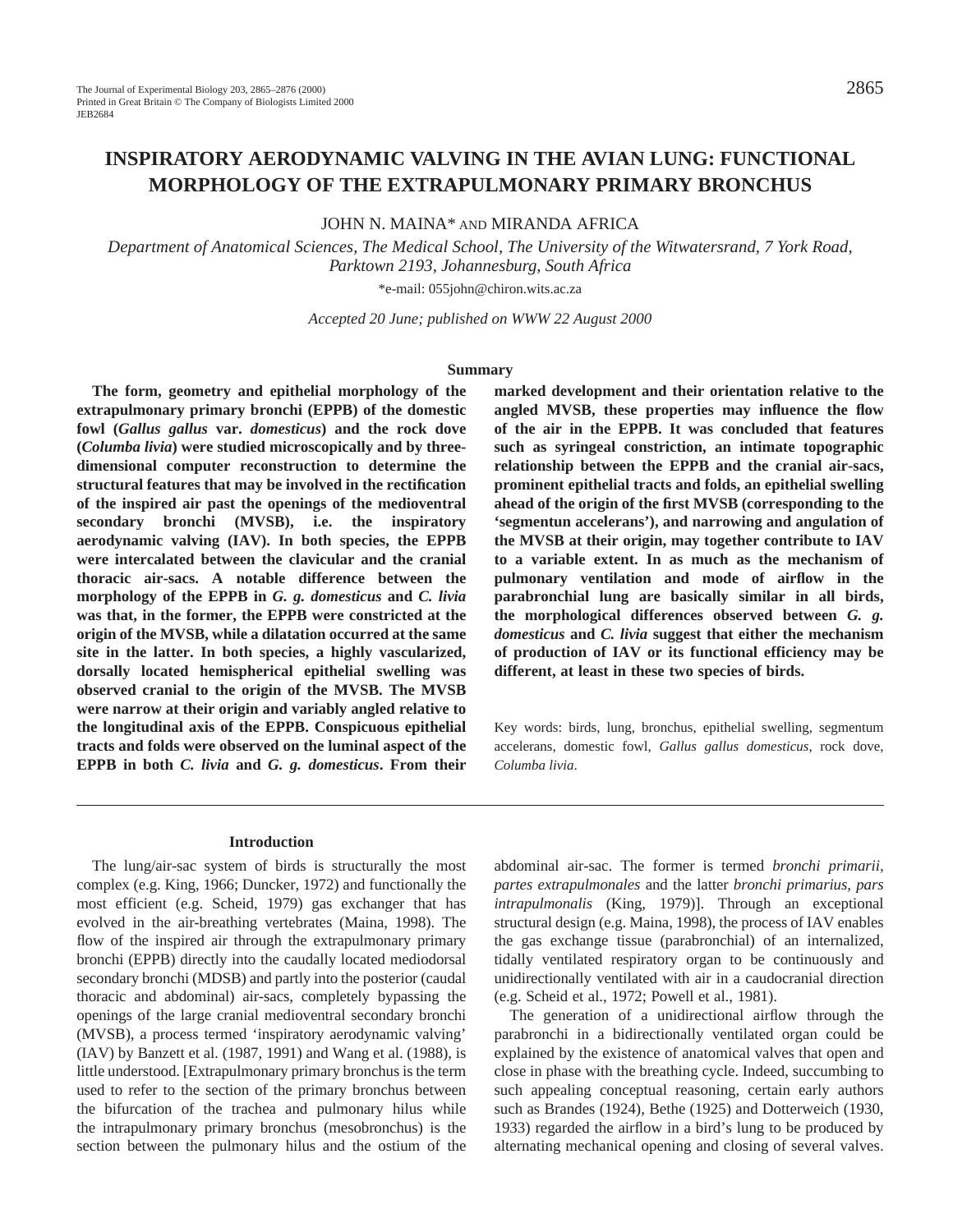

Fig. 1. Dorsal view of a latex cast of the lung/airsac system of the domestic fowl (*Gallus gallus* var. *domesticus*). Arrows indicate the lungs. t, trachea; cv, cervical air-sac; cl, clavicular airsac; cr, cranial thoracic air-sac; ca, caudal thoracic air-sac; a, abdominal air-sac. Scale bar, 1 cm.



Fig. 2. Medial view of a latex cast of the lung of the domestic fowl (*Gallus gallus* var. *domesticus*) showing the extrapulmonary primary bronchus (ep) and the angulated medioventral secondary bronchi (arrows). pb, parabronchi; the circle shows the syrinx. Scale bar, 1 cm.

Vos (1935) envisaged the existence of at least one valve in each lung. Reassessing the anecdotal assertions and failing to find unequivocal proof of their existence, Dotterweich (1936) introduced the concept of 'fluid valve' and deduced that the shunting of air past the MVSB in the avian lung could be explained totally on the basis of aerodynamic forces. Until very recently (e.g. Banzett et al., 1987, 1991; Butler et al., 1988; Kuethe, 1988; Wang et al., 1988), this explanation was embraced unquestionably without thorough and rigorous theoretical analysis, experimental testing and evaluation and morphological substantiation.

The primary objectives in the present study were: (i) to study comparatively the size, geometry and epithelial morphology of the EPPB in the domestic fowl (*Gallus gallus* var. *domesticus*) and the rock dove (*Columba livia*) to establish the morphological features that may be directly or indirectly involved in the rectification of the inspired air past the openings of the MVSB in two species of different body sizes and metabolic capacities, and (ii) to determine whether a 'segmentum accelerans', a constriction of the EPPB deduced to be present by Wang et al. (1992) from radiographic measurements of the airflow in the lung of the goose *Anser anser*, is present in *G. g. domesticus* and *C. livia*.

### **Materials and methods**

Six mature specimens of the domestic fowl (*Gallus gallus* var. *domesticus* L.) and six of the rock dove (*Columba livia* L.) were used in this investigation.

### *Latex casting*

Two specimens of *G. g. domesticus* and two of *C. livia* were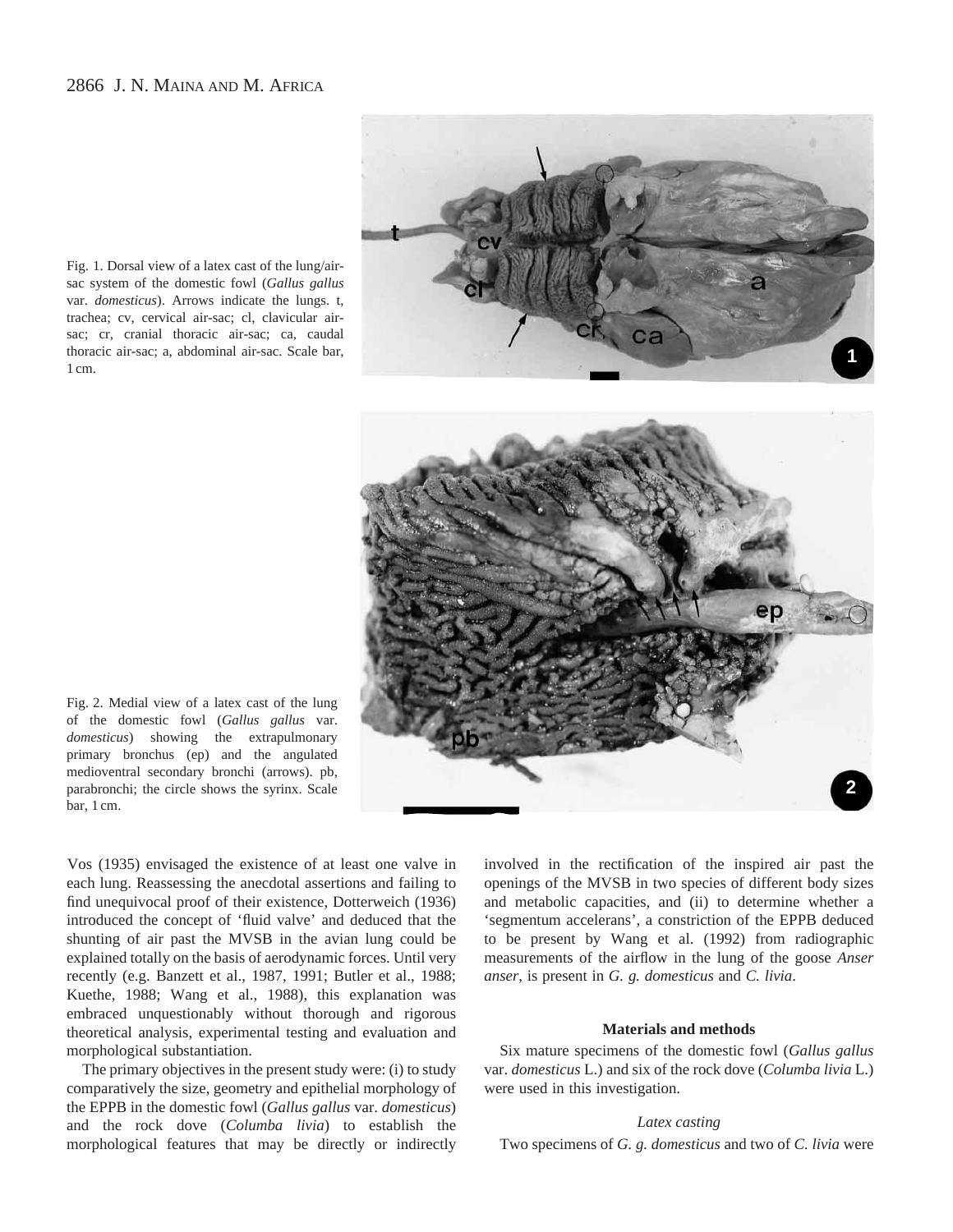

Fig. 3. Ventral view of a latex cast of the air-sacs and lungs of the domestic fowl (*Gallus gallus* var. *domesticus*) showing the lungs (l), the trachea (t), the extrapulmonary primary bronchi (ep) and the clavicular (cl) and cranial thoracic (cr) air-sacs The circles indicate the location of the syrinx; the dashed line shows the ventral location of the space between the C-shaped cartilages of the extrapulmonary primary bronchus. Scale bar, 1 cm.

killed by injection of 2~ml of sodium pentobarbitone (200 mg cm<sup>−</sup>3) into the branchial vein. The trachea was exposed and transected, and a two-way cannula was inserted and ligated to keep it in place. To ensure satisfactory filling of the lung/air-sac system with the fixative, the residual air was aspirated using a 50 ml syringe. A stock solution of latex rubber (Latex White, ZCP-652-OIOR, Griffin & George Ltd, UK) was mechanically injected through the second channel. When the coelomic cavity tensed slightly, the injection was stopped and the trachea ligated ahead of the cannula. Subsequently, the entire body was immersed in 75 % hydrochloric acid. After 5 days, the macerated tissue was physically removed to expose the cast, and the bodies were reimmersed in freshly prepared acid, if necessary. After the final clearance, the cast was washed and placed in distilled water.

### *Light microscopy*

Two specimens of *G. g. domesticus* and two of *C. livia* were killed through intravenous injection with sodium pentobarbitone as described above and the trachea cannulated. The lung/air-sac system was fixed by intratracheal instillation with 2.3 % glutaraldehyde buffered in sodium cacodylate (pH 7.4; osmolarity 350 mosmol l<sup>-1</sup>) at a pressure head of 3.3 kPa. To enhance the penetration of the fixative, the coelomic cavity was continuously massaged to express the

residual air. When the fixative stopped flowing, the trachea was ligated, and the fixative was left *in situ* for 24 h. Subsequently, two paramedian incisions (on opposite sides of the sternum) were made through the pectoral muscles and the sternum, and the coracoids were disarticulated. The heart and the liver were exposed and removed, and the lungs (still attached to the trachea and the EPPB) were carefully removed from the costal attachment. Later, the EPPB were isolated by cutting them between the tracheal bifurcation and the hilus of the lung.

In one specimen, the EPPB were decalcified in EDTA, changed several times daily over a period of 3 weeks, while in the other the pieces were left in fixative. Both the decalcified and the undecalcified EPPB were processed for light microscopy using standard laboratory techniques and embedded in paraffin wax. Serial transverse sections were cut at a thickness of  $10 \mu \text{mol}^{-1}$ , mounted on glass slides, and stained with Haematoxylin and Eosin. Both sets of sections were studied to assess the histomorphology and configuration of the epithelial lining. The decalcified sections, which were of superior quality, were used for three-dimensional reconstruction.

## *Transmission electron microscopy*

The EPPB of the fixed lungs of one specimen of *G. g. domesticus* and one of *C. livia* were processed for electron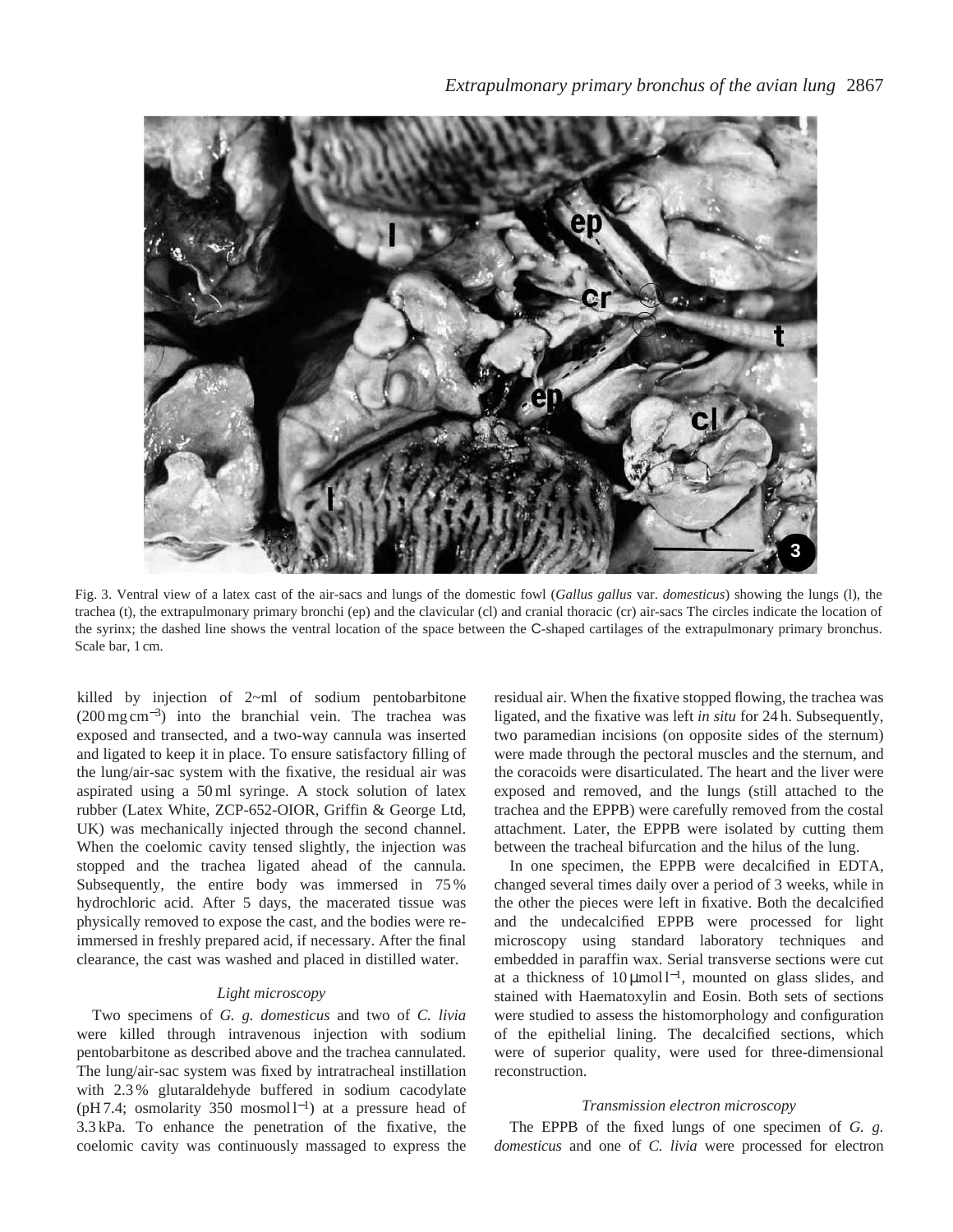

Fig. 4. Close up of the origin of the medioventral secondary bronchi (n) from the extrapulmonary primary bronchus (ep) of the domestic fowl (*Gallus gallus* var. *domesticus*). Note the angulation and the constriction (circles) of the medioventral secondary bronchi close to their origin. The arrows show the impressions left by the epithelial folds. The region between the dashed lines (on the caudodorsal aspect of the extrapulmonary primary bronchus cranial to the first medioventral secondary bronchus) is occupied by a hemispherical epithelial swelling. Scale bar, 1 mm.

microscopy. The tissue was dehydrated in ascending concentrations of ethanol and in acetone, block-stained in a 5 % solution of uranyl acetate, and infiltrated and embedded in epoxy resin (Epon 812®). Semithin sections were cut and stained with Toluidine Blue for examination and orientation. Ultrathin sections were cut, harvested on carbon-coated 200-wire-mesh copper grids, stained with 2.5 % lead citrate, and examined in a Jeol 800A transmission electron microscope at 80 kV.

# *Scanning electron microscopy*

The lung/air-sac systems in one specimen of *G. g. domesticus* and one of *C. livia* were fixed by intratracheal instillation with 2.3 % glutaraldehyde. The EPPB were removed and immersed in fixative for 2 weeks. Subsequently, they were cut longitudinally into two equal halves to enable the luminal aspect of the epithelial lining to be viewed. The pieces were dehydrated in five changes of absolute alcohol over a period of 2 weeks, critical-point-dried in liquid carbon dioxide, mounted on aluminium stubs, and sputter-coated with gold–palladium complex before viewing on a Jeol (JSM 840) scanning electron microscope at an accelerating voltage of 15 kV.

## *Three-dimensional reconstruction*

60 equidistantly spaced sections from a total of 900 sections

in *C. livia* and 120 sections from a total of 1800 in *G. g. domesticus* were traced using a *camera lucida* at a magnification of 30 for the trachea and 50 for the EPPB in *C. livia* and 30 for the EPPB in *G. g. domesticus*. The tracings were aligned, three triangulated coordinates fixed, and the outlines entered into a Kontron Videoplan Imaging System (Kontron Electronik GmbH, Munich, Germany). The epithelium, cartilage and adventitial coverings were assigned different colour codes. The three-dimensional reconstruction software had a rotation and transection capability. Depending on the adequacy of the initial reconstruction, sections/tracings were added as necessary. In *C. livia*, serial sections of a piece of trachea, which was visibly, and from the latex cast preparation conspicuously, cylindrical, were reconstructed to serve as a control.

### **Results**

The respiratory system of birds consists of a lung/air-sac system (Fig. 1). The lungs are small and compact (Figs 1, 2). They are firmly attached to the ribs that leave deep costal impressions (Fig. 1). The trachea bifurcates into the left and right extrapulmonary primary bronchi (Fig. 3), each of which enters the lungs at the hilus on the medial aspect. The EPPB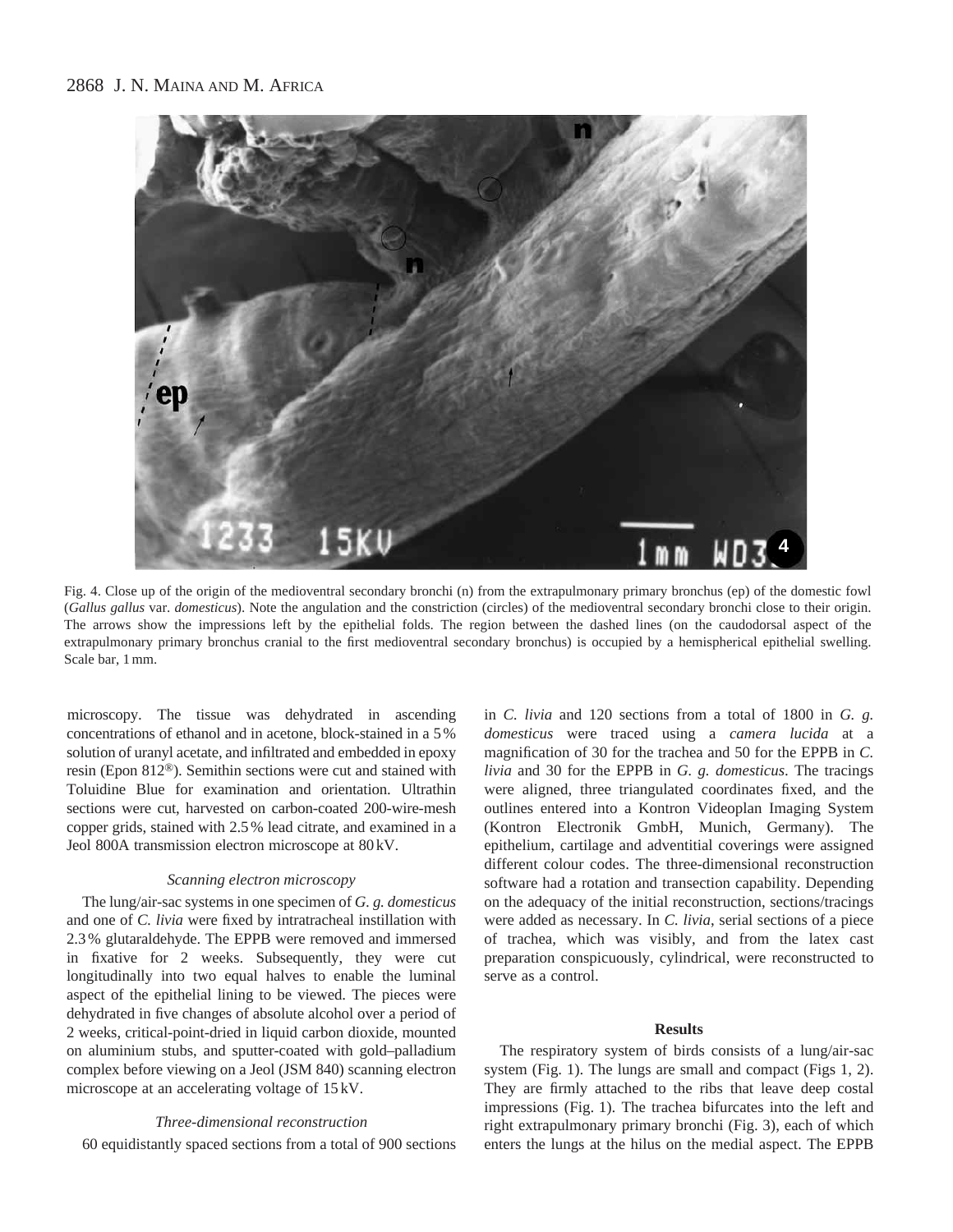

Fig. 5. View of the first medioventral secondary bronchus (arrow) arising from the extrapulmonary primary bronchus of the rock dove, *Columba livia*. The circle shows an area of conspicuous epithelial tracts. The asterisk indicates the terminal part of the epithelial swelling that extends cranial to the first medioventral secondary bronchus. Scale bar,  $100 \mu m$ .

are intercalated between the clavicular and the cranial thoracic air-sacs (Fig. 3). Four MVSB arise from the primary bronchus (Figs 2, 4).

In *G. g. domesticus*, the length of the EPPB was 12 mm; the diameter increased from 2 mm at the syringeal end to 4 mm at the middle, and decreased to 2.3 mm towards the hilus. In *C. livia*, the corresponding values were 7, 1.2, 2 and 1.7 mm, respectively. The syringeal slit was oriented dorsoventrally (Fig. 3). Along the EPPB, the slit lies in line with the origin of the MVSB (Fig. 2). In *G. g. domesticus*, the MVSB were inclined (Figs 2, 4, 5) at angles of 110 $^{\circ}$ , 100 $^{\circ}$ , 90 $^{\circ}$  and 60 $^{\circ}$ (measured in a clockwise direction relative to the EPPB) from the first to the fourth, respectively: the corresponding values in *C. livia* were  $100^{\circ}$ ,  $105^{\circ}$ ,  $85^{\circ}$  and  $45^{\circ}$ . A prominent constriction of the EPPB was observed at the origin of the MVSB in *G. g. domesticus* (Figs 2, 4): in *C. livia*, a dilatation occurred at the same site. In the EPPB of *G g. domesticus*, a hemispherical epithelial swelling was observed (Figs 6, 7, 8): in *C. livia*, a similar but less conspicuous swelling was observed on the dorsal aspect of the EPPB, just before the origin of the first MVSB.

Conspicuous epithelial folds and tracts were observed in the EPPB of *C. livia* and *G. g. domesticus* (Figs 5, 8). In both species, the EPPB (including the epithelial swelling) was lined by a ciliated columnar epithelium with scattered goblet cells and subepithelial tubuloacinar glands (Fig. 9). The epithelial swelling was highly vascularized (Figs 7, 9). Abundant connective tissue elements like collagen, elastic and smooth muscle tissue were observed in the subepithelial space (Fig. 9). The blood vessels in the epithelial swelling had relatively thick walls for their diameters, and occasional valvular structures that protruded into their lumen were found.

In both *G. g. domesticus* and *C. livia*, while the trachea was cylindical and the tracheal cartilages were complete (Figs 10A,B), the EPPB had incomplete (C-shaped) cartilages (Figs 10C,D). The interconnection between the ends of the cartilages was ventrally located (Figs 3, 10C,D): a band of connective tissue closed the gap. In both species, the opening of the EPPB was narrow at the syringeal end, moderately dilated at the middle, and narrow immediately cranial to the origin of the first MVSB.

### **Discussion**

In fluid flow mechanics, internalized flow displays closely coupled interactions with the geometry of the confining space. Thus the design of the respiratory airways should in some way reflect the airflow patterns. Little is known, however, about the actual correlation between the physics of the airflow (i.e. airflow velocity, airflow regimen and local airflow patterns) and the geometry and size of the airways in the bird lung. Furthermore, since the ostia (the connections to the air-sacs)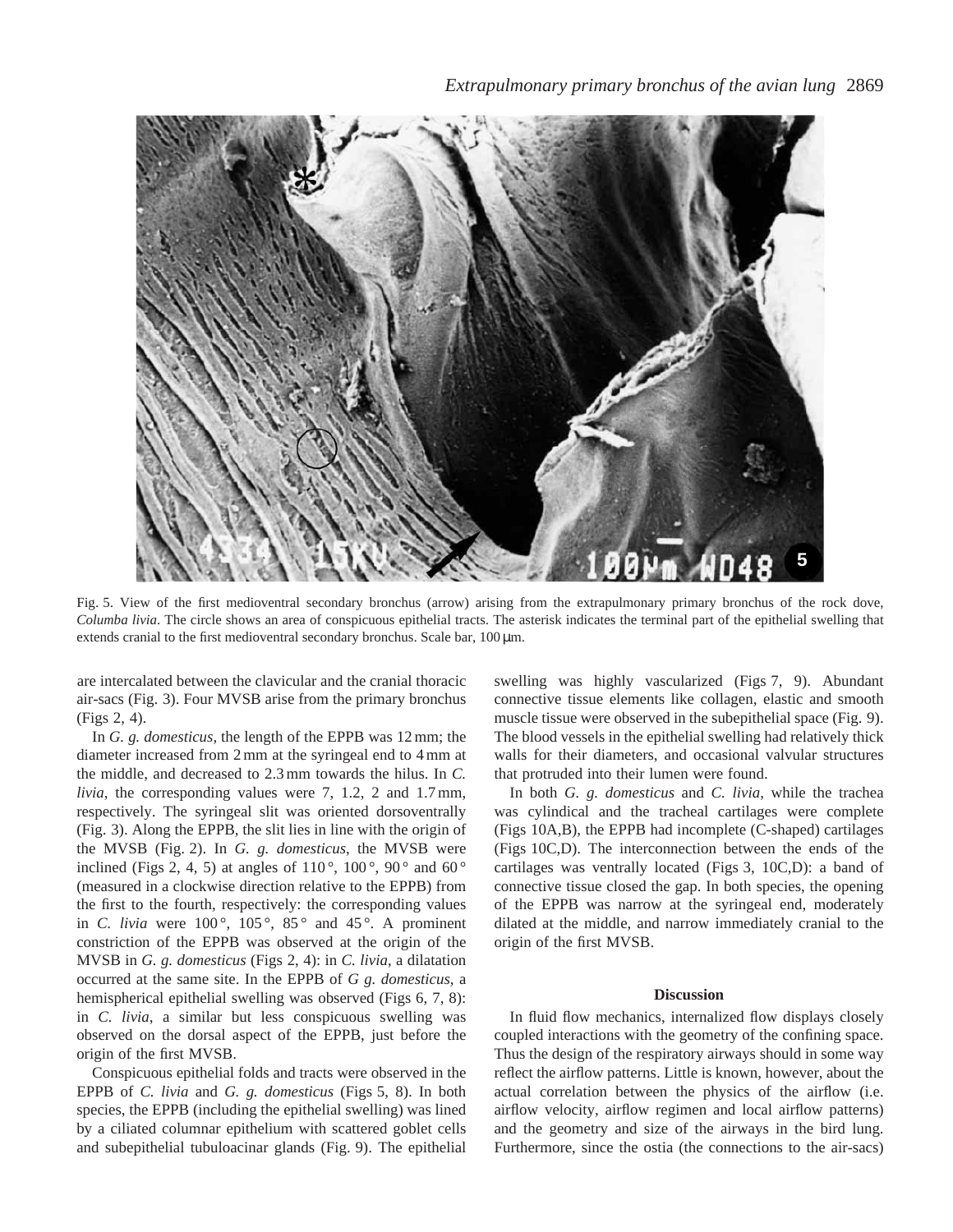

Fig. 6. Side view of the extrapulmonary primary bronchus (ep) of the domestic fowl (*Gallus gallus* var. *domesticus*) showing an epithelial swelling (circled) just before the origin of the first medioventral secondary bronchus (n). Scale bar, 1 mm

occur at both ends, various pathways for airflow exist in the avian lung: the actual route taken by the inspired air in a breathing cycle thus cannot possibly be predicted by mere physical examination. Although heuristically useful, conceptual models are qualitatively and quantitatively gross oversimplifications of a highly complex dynamic structural system.

By propelling the inspired air directly to the caudal end of the lung, the parabronchial lung is ventilated continuously and unidirectionally in a caudocranial direction. Mechanical valves have not been found in the avian lung, even in those sites where they would functionally be expected to occur, e.g. at the openings of the MVSB (for IAV) and at the mesobronchus-MDSB junction in the case of expiratory aerodynamic valving (e.g. King and Payne, 1960; King, 1966; Duncker, 1971; Scheid et al., 1972; Jones et al., 1981). Because the unidirectional airflow persists in paralyzed pump-ventilated and fixed (dead) avian lungs (Scheid and Piiper, 1972), some structure-specific aerodynamic mechanisms are highly implicated in the rectification of the airflow in the pathways of the avian lung.

The mechanism of IAV in the avian respiratory system has been a matter of intense debate, controversy and imaginative speculation. Through studies of gas density, flow velocity and pressure differences on structural models, Banzett et al. (1987, 1991), Butler et al. (1988) and Wang et al. (1988) theorized that

a constriction of the EPPB occurred anterior to the openings of the MVSB. They envisaged that the narrowing accelerated the inspired air, creating a forward convective momentum that propelled it straight into the intrapulmonary primary bronchus (mesobronchus). From radiographic measurements of the diameter of the primary bronchus (after insufflation of the airways with powdered tantalum) in the goose *Anser anser*, Wang et al. (1992) reported a constriction at a site anterior to the origin of the MVSB and called it the 'segmentum accelerans'. Much earlier, on a glass model, Hazelhoff (1943) had speculated that a constriction at a similar site would have had a similar effect on performance. More recently, using an equal-diameter T-junction model, Wang et al. (1988) and Butler et al. (1988) experimentally determined that a constriction ahead of the MVSB had a significant rectifying effect on the airflow past their openings. Brackenbury (1972) hypothesized that inertial forces generated cranial to the first MVSB might contribute to IAV. However, no morphological evidence was offered to authenticate this premise. Of the approximately 9000 known extant species of bird (e.g. Gruson 1976), morphological (e.g. shape and geometry) and morphometric (e.g. length and diametrical dimensions) data on the EPPB and the MVSB, the structural features that must prominently contribute to IAV, are scarce and even controversial (e.g. King, 1966; McLelland, 1989). Only the domestic fowl (*Gallus gallus* var. *domesticus*), the pigeon (*Columba livia*), the domestic duck (*Anas*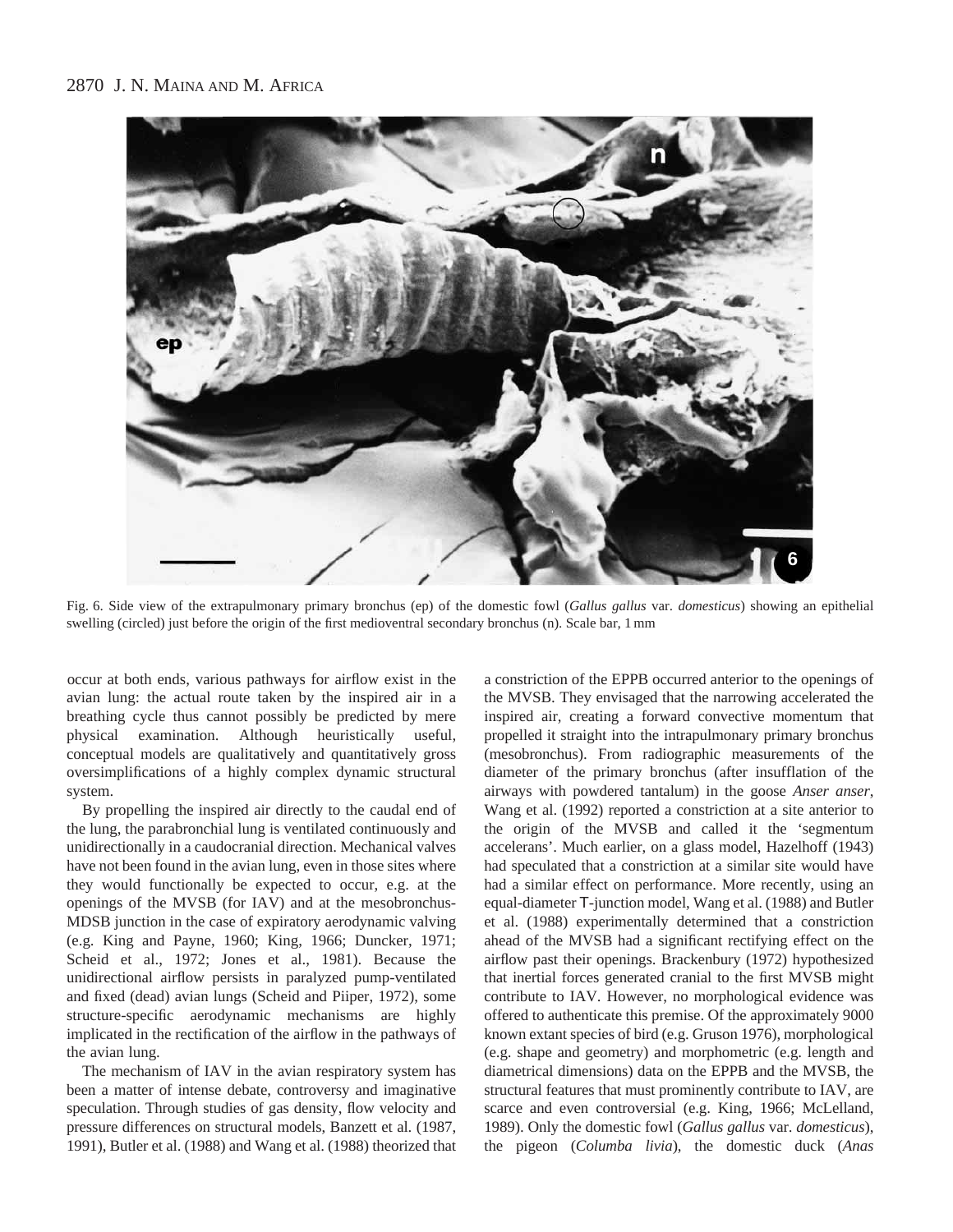*Extrapulmonary primary bronchus of the avian lung* 2871



Figs 7. (A,B) Close up views of the epithelial swelling (asterisk) on the caudodorsal aspect of the extrapulmonary primary bronchus (ep) in the domestic fowl (*Gallus gallus* var. *domesticus*). n, first medioventral secondary bronchus; arrows indicate vascular spaces. Scale bars, 100 µm.

*platyrhynchos*) and the goose (*Anser anser*) have been studied to any meaningful extent (Payne and King, 1959; Akester, 1960; King, 1966; Duncker, 1971, 1974; King and Molony, 1971; Butler et al., 1988; McLelland, 1989; López et al., 1992; Wang et al., 1992).

In *G. g. domesticus*, Akester (1960) and King and Molony (1971) reported that immediately caudal to the syrinx, the cross-sectional area of each primary bronchus was 15 mm2 and the combined cross-sectional area of the two bronchi exceeded that at the caudal end of the trachea  $(12.5 \text{ mm}^2)$ . King and Molony (1971) further observed that the largest cross-sectional area occurred approximately midway between the syrinx and the pulmonary hilus, the value gradually decreasing caudally to measure approximately 20 mm2 opposite the first MVSB, 17 mm<sup>2</sup> between the fourth MVSB and the first MDSB,

10 mm<sup>2</sup> at the third MDSB, and 2.5 mm<sup>2</sup> close to the entrance to the abdominal air-sac. In the goose *Anser anser*, the mean diameter of the EPPB was 7.4 mm and that at the constriction, i.e. immediately before the first MVSB, was 3.8 mm (Banzett et al., 1991). Our measurements on *G. g. domesticus* correspond with those of Akester (1960) on the same species, compare with those on the goose *Anser anser* (Banzett et al., 1991) and conform with the cross-sectional area measurements of King and Molony (1971) on *G. g. domesticus*.

Among others, Hazelhoff (1943), King (1966) and Brackenbury (1972) speculated that narrowing of the EPPB close to the origin of the MVSB, angulation of the MVSB relative to the long axis of the EPPB, constriction of the MVSB at their origin and syringeal narrowing may contribute to IAV. Scheid et al. (1972) pointed out that the direction-dependent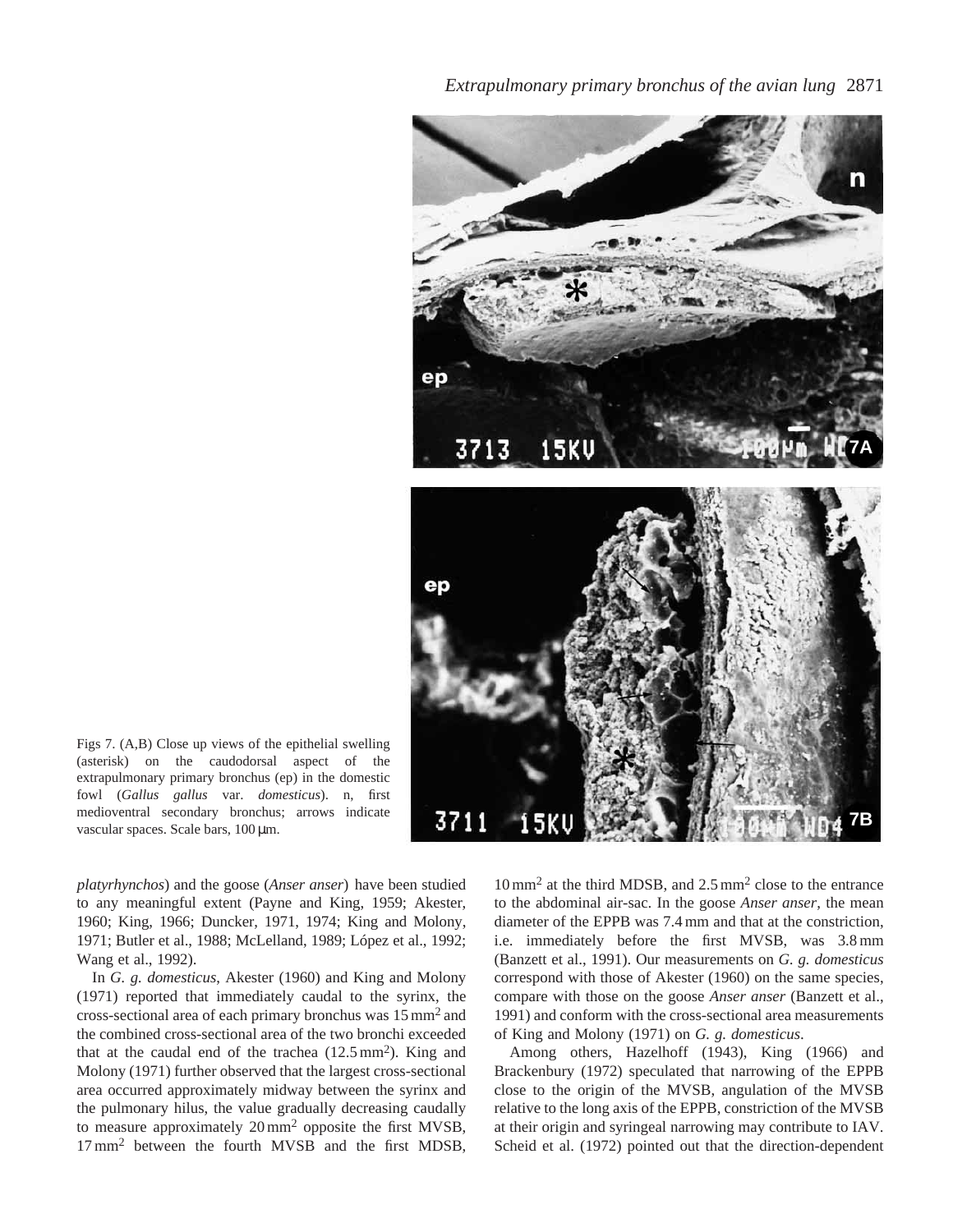

Fig. 8. Epithelial tracts (circled) on the extrapulmonary primary bronchus of the rock dove, *Columba livia*. Scale bar, 100 µm.

resistance of tubes having abrupt diametrical changes might be important factors in IAV. Molony et al. (1976) considered that the CO2-dependent flow resistance at the orifices of the MVSB might contribute to IAV. In a complete departure from these considerations, using an equal-diameter T-junction physical model, Wang et al. (1988) and Butler et al. (1988) determined that changing the angles of the MVSB had absolutely no effect on inspiratory valve performance and that narrowing their orifices had very little effect on its function.

Although such findings may accurately reflect the true state in a simplified (fixed) model, different conditions may prevail in the complex, dynamic living system. Interestingly, unidirectional airflow (i.e. rectification of the inspired air past the MVSB) persists in paralysed pump-ventilated and 'dead' avian lungs (e.g. Scheid and Piiper, 1972). Theoretically, if a physical model is accurately representative of the structure of the avian lung, the two, i.e. the dead lung and the physical model, should experimentally perform essentially the same. The presence of a rectifying capacity in a dead (fixed) avian lung may be explained by the fact that, in this state, the epithelial swelling (which could be the segmentum accelerans) relaxes, assuming a thickened (swollen) form. This was evident in our preparations (Fig. 7). The distension of the epithelial swelling may explain the reported rectification of the airflow in the pathways of passive avian lungs. The difference between airflow rectification in 'dead' and 'living' lungs should, however, be that in the latter, changes in the degree of rectification with shifts in airflow velocity and  $CO<sub>2</sub>$ concentration in the inspired air are possible. Wang et al. (1992) observed that the segmentum accerelans changed under such circumstances, e.g. it was very thin or inconspicuous during ventilatory hyperpnia but thick and distended during breathing at rest. Our observation that in a 'dead' state the epithelium is swollen suggests that the distended condition is the resting (passive) form of the structure. Subsidence of the epithelial swelling should therefore be the active process when energy is expended to modulate airflow velocity.

In both *G. g. domesticus* and *C. livia*, a hemispherical epithelial swelling that narrowed the lumen of the EPPB was observed cranial to the origin of the MVSB. The swelling corresponded with that of a constriction reported by Wang et al. (1992) in the lung of the goose *Anser anser* that, from its conceived function, was called a 'segmentum accelerans'. The presence of a physical constriction (epithelial swelling/segmentum accelerans) in both *G. g. domesticus* and *C. livia* renders further support to the observation made by Banzett et al. (1987, 1991), Butler et al. (1988) and Wang et al. (1988) that narrowing of the EPPB anterior to the origin of the MVSB may be central to the process of IAV. Through Bernoulli's effect, such a constriction should accelerate the flow of inspired air past the openings of the MVSB, causing a pressure drop along the downstream axis of the primary bronchus. A relevant and interesting question that has been ignored or overlooked by the investigators is why during IAV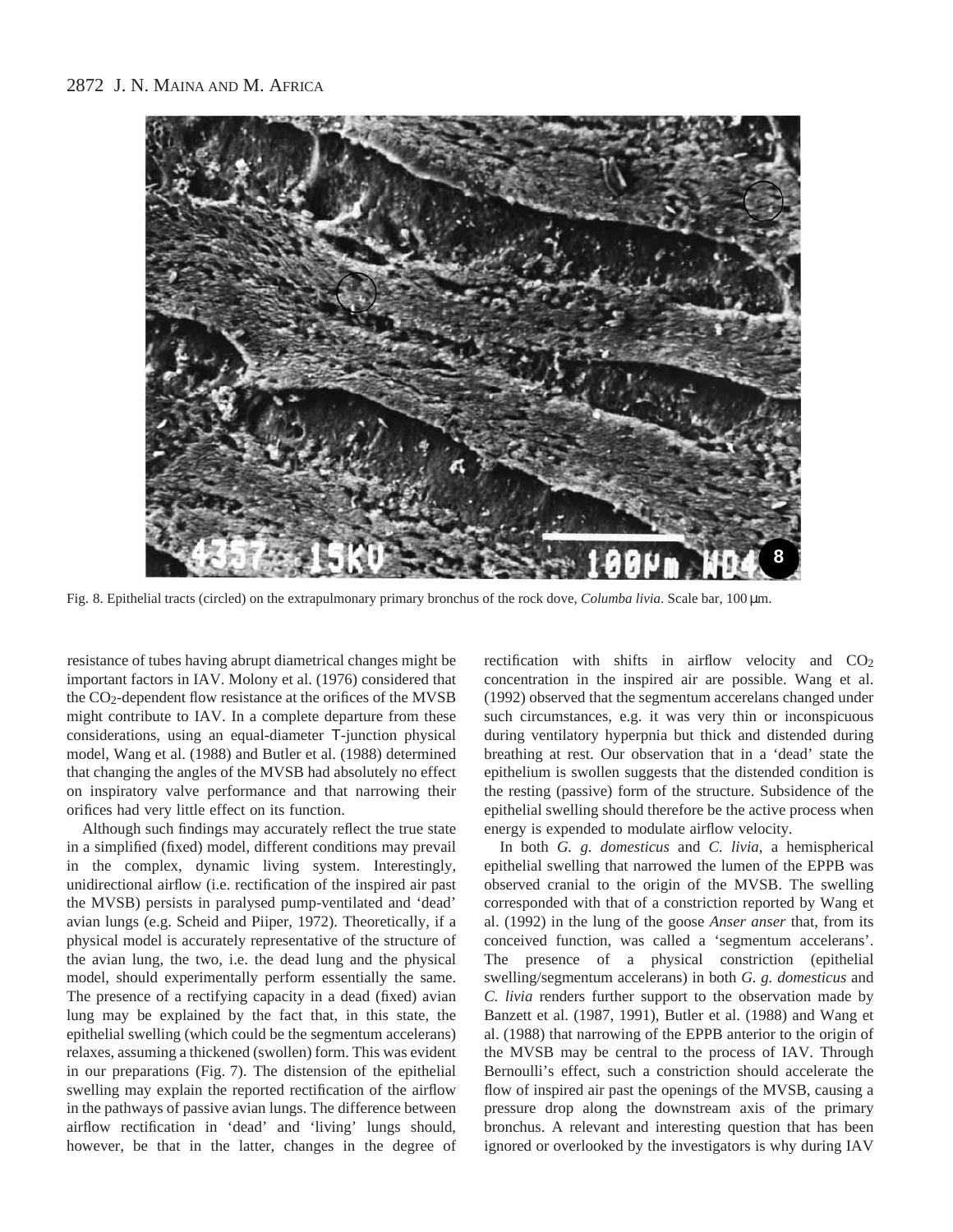

Fig. 9. Histological view of the tissue at the region of the epithelial swelling in the extrapulmonary primary bronchus of the domestic fowl (*Gallus gallus* var. *domesticus*). The region is lined by an epithelium with columnar goblet cells (g). In the submucosa and the lamina propria, tubuloacinar glands (ta) and numerous blood vessels (bv) occur. Connective tissue elements that include elastic tissue (circled) are found in the subepithelial space (sp), closely surrounding the blood vessels. Scale bar,  $4 \mu m$ .

air is not extracted from the cranial air-sacs through the openings of the MVSB in a Venturi effect. We presume that the orientation, constriction and twisting of the MVSB at their origin (Figs 2, 4), features that Banzett et al. (1987, 1991), Butler et al. (1988), and Wang et al. (1988) considered 'not to play important roles' in IAV, may thwart withdrawal of air from the cranial air-sacs, a process that would create an internal airflow loop that would cause 'dilution' of the inspired air, rendering the gas-exchange process much less efficient. Scheid and Piiper (1989) observed that the orifices of the MVSB constituted perfect functional valves that were closed during inspiration. Moreover, it is plausible that the distension of the cranial air-sacs (to take up the vitiated air in the parabronchial system) during the inspiratory airflow phase may also prevent the extraction of air from them. Together, structural and functional features and processes may prevent the removal of air from the cranial air-sacs.

Banzett et al. (1987) and Wang et al. (1988) showed that IAV in the avian lung is dependent on gas velocity and density and that the mechanism may be more efficient at high flow velocities, a condition that occurs in exercise and during hypoxic-hyperpnia. It is reasonable to speculate that the hemispherical epithelial swelling that we observed in *G. g. domesticus* and *C. livia*, a structure that was strategically located on the dorsal aspect of the EPPB (i.e. directly in line with the openings of the MVSB) should, by narrowing the diameter of the EPPB, enhance IAV by accelerating the inspired air past the openings of the MVSB.

Molony et al. (1976) found that airflow resistance across the openings of the MVSB was dependent on the  $CO<sub>2</sub>$  partial pressure  $(pCO<sub>2</sub>)$  in the inspired air, the resistance being high at low values and *vice versa*. Barnas et al. (1978) found that the intrapulmonary smooth muscle was sensitive to changes in the concentration of  $CO<sub>2</sub>$ . The morphological basis for such a pCO2-dependent flow resistance was, however, not given. While the avian trachea has complete cartilages (Fig. 10A,B) that interlock and even ossify with age (e.g. McLelland, 1989), the EPPB has dorsally located cartilaginous plates configured in a C-shape (Fig. 10C,D): the gap between the ends of the cartilages is completed by a smooth muscle, elastic and collagen tissue band. Our observations support the envisaged possible change in the shape and size of the bronchi in the avian lung (e.g. King et al., 1967; King and Cowie, 1969; Cook and King, 1970). This may regulate the physics of the flow of the inspired air in the EPPB itself and that past the openings of the MVSB.

From a morphological perspective, we can only offer circumstantial evidence with regard to the possible control of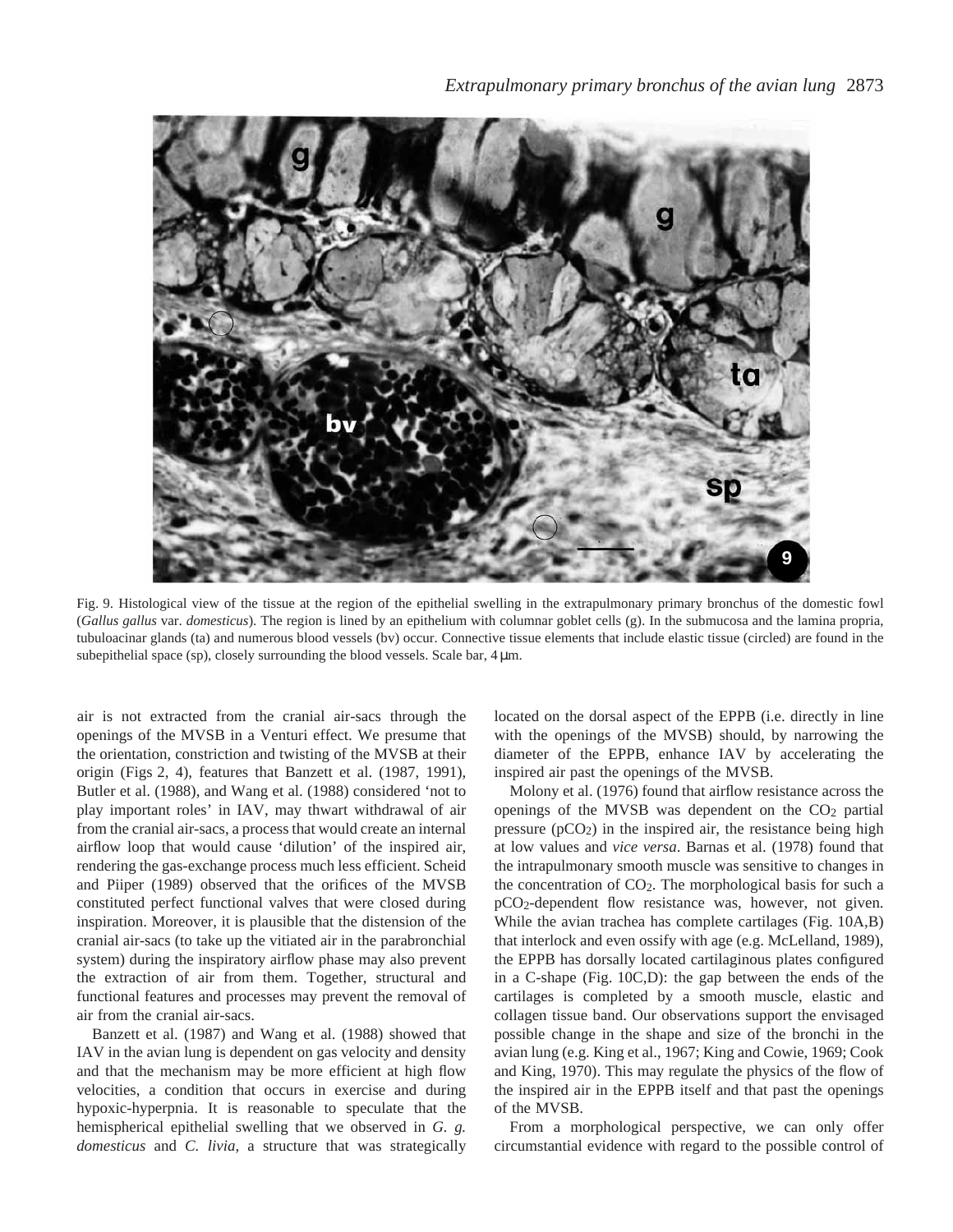# 2874 J. N. MAINA AND M. AFRICA



Fig. 10. Three-dimensional computer reconstruction of the trachea (A,B) and extrapulmonary primary bronchus (C,D) of the rock dove, *Columba livia*. (A) Whole trachea; (B) transection to show its cylindrical regular internal morphology. The trachea has complete tracheal cartilages with a constant diameter; the epithelial folds are less conspicuous. Ventral view of the extrapulmonary primary bronchus (EPPB) (C), and a transected view (D), showing its curled configuration (dashed lines). The cartilages (orange colour) are incomplete on the ventral aspect (presenting view) where they are joined by a connective tissue band. This shows that compared with the rigid trachea, the diameter of the EPPB is potentially variable in shape and size. At the syringeal end (s), the extrapulmonary bronchus forms a narrow slit, at the middle it is wider (circle), and towards the origin of the medioventral secondary bronchi (triangle) it is narrow and circular. Red colour, epithelial lining; blue, adventitia; orange, cartilage. Magnification, ×20.

the thickness of the epithelial swelling and hence that of the diameter of the EPPB at its location. It is conceivable from its profuse vascularization and presence of relatively thick-walled blood vessels, features that indicate possible sphincteric activity, that through a neuronal mechanism that may be sensitive to airflow velocity and/or pCO<sub>2</sub> levels in the inspired air (e.g. Osborne et al., 1977) the epithelial swelling may function as a dynamic erectile (cavenous) tissue. Its thickness may be regulated by the haemodynamics of the flux of blood through it (e.g. Weiss, 1972; Ishii and Ishii, 1981). It remains to be demonstrated whether chemo- or mechanoreceptors exist in or on the swelling itself. Banzett et al. (1991) speculated that during exercise and other conditions that invoke hyperpnea, the segmentum accerelans, which is thick at rest, flattens out to the diameter of the parent bronchus (Wang et al., 1992). This reduces the airflow resistance, lowering the respiratory cost. Wang et al. (1992) considered that the segmentum accelerans might be important for IAV at slow respiratory rates.

In conclusion, as deduced by Banzett et al. (1987, 1991), Butler et al. (1988) and Wang et al. (1988, 1992) in their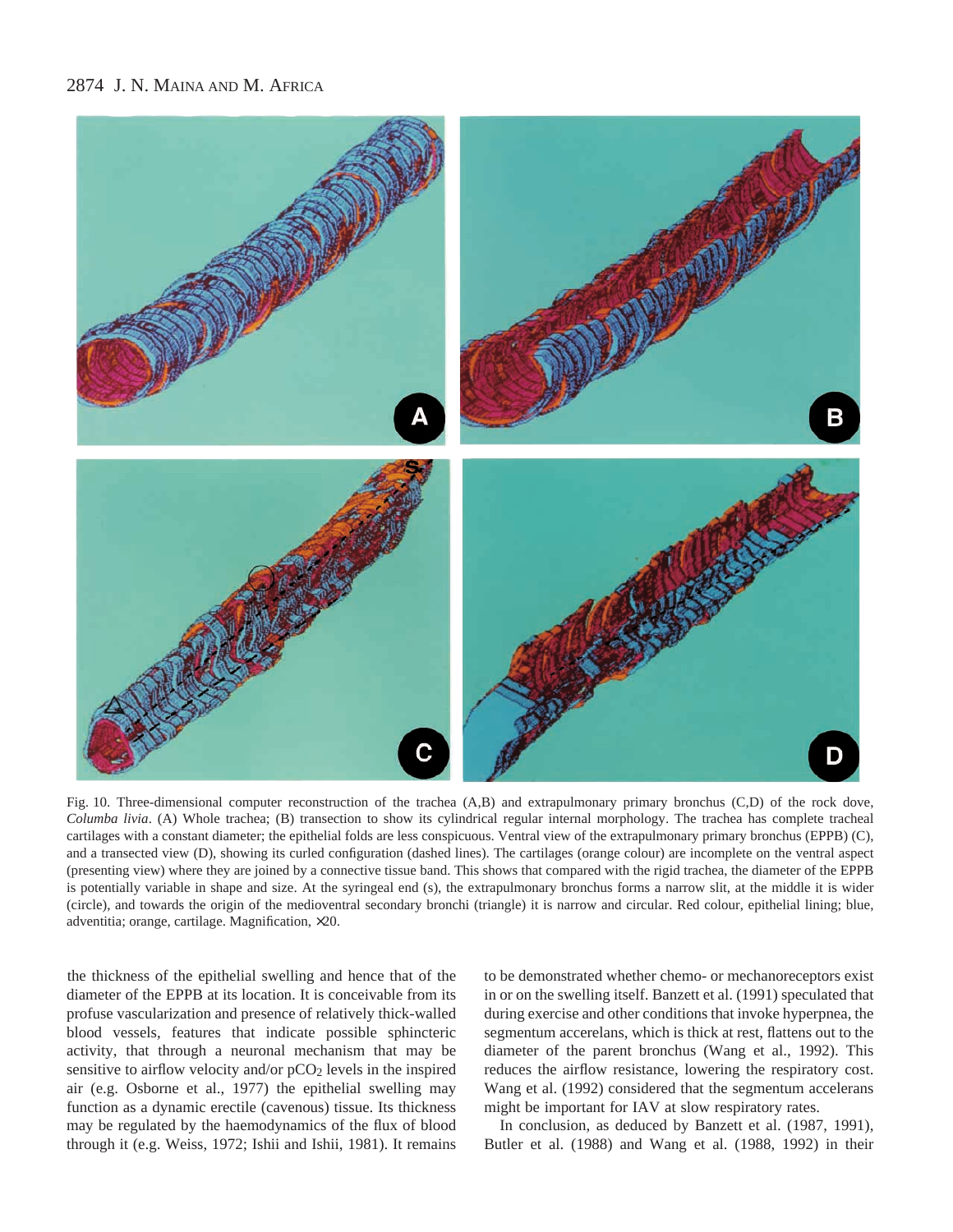theoretical and experimental studies on the respiratory system of the goose *Anser anser*, a 'segmentum accelerans' (a morphological constriction or epithelial swelling of the EPPB) occurs in *Gallus gallus domesticus* and *Columba livia*. We envisage that the modulation of IAV under different respiratory states and circumstances is a result of synergy between structural features and functional processes. These include a syringeal constriction, pressure changes in the clavicular and cranial thoracic air-sacs, gross changes in the shape and size of the EPPB, the presence of epithelial tracts and folds, an epithelial swelling, and narrowing, twisting and angulation of the MVSB. A multifactorial-driven system may impart the necessary flexibility for accommodating the great ventilatory shifts that occur during respiratory changes from rest to exercise, normoxia to hypoxia, and normobaric to hypobaric conditions, which are all states that must be supported by different airflow rates and regimens. It is necessary to study birds of different body sizes and lifestyles to determine the structural features that are fundamental to IAV and to find out whether an allometric correlation exists between their development and the process itself. The segmentum accelerans may play only a small part in a highly integrated functional process.

This work was funded by a research grant from The University of the Witwatersrand Research Committee (URC Grant No. RM-ANAT-MAJN-E-XPEN). It constituted a part of the research projects of a BSc degree for M.A. We wish to thank Ms T. Mothoagae, C. Larkin, P. Sharp, S. Rogers and Mr P. Faugust for excellent technical assistance. Mr P. Dawson supplied the animals.

#### **References**

- **Akester, A. R.** (1960). The comparative anatomy of the respiratory pathways in the domestic fowl (*Gallus domesticus*), pigeon (*Columba livia*), and domestic duck (*Anas platyrhynchos*). *J. Anat*. **94**, 487–505.
- **Banzett R. B., Butler, J. P., Nations, C. S., Barnas, J. L., Lehr, J. L. and Jones, J. H.** (1987). Inspiratory aerodynamic valving in goose lungs depends on gas density and velocity. *Resp. Physiol.* **70**, 287–300.
- **Banzett, R. B., Nations, C. S., Wang, N., Fredberg, J. J. and Butler, J. P. (**1991). Pressure profiles show features essential to aerodynamic valving in geese. *Resp. Physiol.* **84**, 295–309.
- Barnas, G., Mather, F. B. and Fedde, M. R. (1978). Response of avian intrapulmonary smooth muscle to changes in carbon dioxide concentration. *Poultry Sci.* **57**, 1400–1407.
- **Bethe, A.** (1925). Atmung: Allgemeines und Vergleichendes. In *Handbuch der normalen und Pathologischen Physiologie,* vol. 2 (ed. A. Bethe, G. V. Bergman, G. Embden and A. Ellinger), pp. 1–36. Berlin: Springer-Verlag.
- **Brackenbury, J. H.** (1972). Physical determinants of airflow pattern within the avian lung. *Respir. Physiol.* **15**, 384–397.
- **Brandes, G.** (1924). Atmung der Vögel. *Verh. Dt. Zool. Ges.* **28**, 57–59.
- **Butler, J. P., Banzett, R. B. and Fredberg, J. J.** (1988). Inspiratory

valving in avian bronchi: aerodynamic considerations. *Resp. Physiol.* **73**, 241–256.

- **Cook, R. D. and King, A. S.** (1970). Observations on the ultrastructure of the smooth muscle and its innervation in the avian lung. *J. Anat.* **106**, 273–283.
- **Duncker, H. R.** (1971). The lung/air-sac system of birds. A contribution to the functional anatomy of the respiratory apparatus. *Adv. Anat. Embryol. Cell Biol.* **45**, 1–171.
- **Duncker, H. R.** (1972). Structure of the avian lungs. *Resp. Physiol.* **14**, 44–63.
- **Duncker, H. R.** (1974). Structure of the avian respiratory tract. *Resp. Physiol.* **22,** 1–19.
- **Dotterweich, H.** (1930). Versuch über den Weg der Atemluft in der Vogellunge. *Z. vergl. Physiol.* **11**, 271–284.
- **Dotterweich, H.** (1933) Ein weiterer Beitrag zur Atmungsphysiologie der Vögel.
- *Z. vergl. Physiol.* **18**, 803–809.
- **Dotterweich, H.** (1936). Die Atmung der Vögel. *Z. vergl. Physiol.* **23**, 744–770.
- **Gruson, E. S.** (1976). *Checklist of the Birds of the World*. London: William Collins.
- **Hazelhoff, E. H.** (1943). Structure and function of the lung of birds. *Poultry Sci.* **30**, 3–10.
- **Ishii, M. and Ishii, N.** (1981). Hemodynamics of erection in man. *Arch. Androl.* **6**, 27–43.
- **Jones, J. H., Effmann, E. L. and Schmidt-Nielsen, K.** (1981). Control of air flow in bird lungs: radiographic studies. *Resp. Physiol.* **45**, 121–131.
- **King, A. S.** (1966). Structural and functional aspects of the avian lung and the air-sacs. *Int. rev. Gen. Exp. Zool.* **2**, 171–267.
- **King, A. S.** (1979). Systema respiratorium. In *Nomina Anatomica Avium* (ed. J. J. Baumel, A. S. King, A. M. Lucas, J. E. Breazile and H. E. Evans), pp. 227–265. London: Academic Press.
- **King, A. S. and Cowie, A. F.** (1969). The functional anatomy of the bronchial muscle of the bird. *J. Anat.* **105**, 323–336.
- **King, A. S., Ellis, R. N. W. and Watts, S. M. S.** (1967). Elastic fibers in the avian lung. *J. Anat.* **101**, 607.
- **King, A. S. and Payne, D. C.** (1960). Does the air circulate in the avian lung? *Anat. Rec.* **136**, 223.
- **King, A. S. and Molony, V.** (1971). The anatomy of respiration. In *Physiology and Biochemistry of the Domestic Fowl* (ed. D. J. Bell and B. M. Freeman), pp. 93–169. London: Academic Press.
- **Kuethe, D. O.** (1988). Fluid mechanical valving of airflow in bird lungs. *J. exp. Biol.* **136**, 1–12.
- **López, J., Gómez, E. and Sesma, P.** (1992). Anatomical study of the bronchial system and major blood vessels of the chicken lung (*Gallus gallus*) by means of a three-dimensional scale model. *Anat. Rec.* **234**, 240–248.
- **Maina. J. N.** (1998). *The Gas Exchangers: Structure, Function, and Evolution of the Respiratory Processes*. Springer-Verlag: Berlin, Heidelberg.
- **McLelland, J.** (1989). Anatomy of the lungs and air-sacs. In *Form and Function in Birds,* vol. 4 (ed. A. S. King and J. McLelland), pp. 221–279. Academic Press: London.
- Molony, V., Graf, W. and Scheid, P. (1976). Effects of CO<sub>2</sub> on pulmonary flow resistance in the duck. *Resp. Physiol.* **26**, 333–349.
- **Osborne, J. L., Mitchell, G. S. and Powell, F.** (1977). Ventilatory responses to  $CO<sub>2</sub>$  in the chicken: intrapulmonary and systemic chemoreceptors. *Resp. Physiol.* **30**, 369–382.
- **Payne, D. C. and King, A. S.** (1959). Is there a vestibule in the lung of *G. domesticus*? *J. Anat.* **93**, 577.